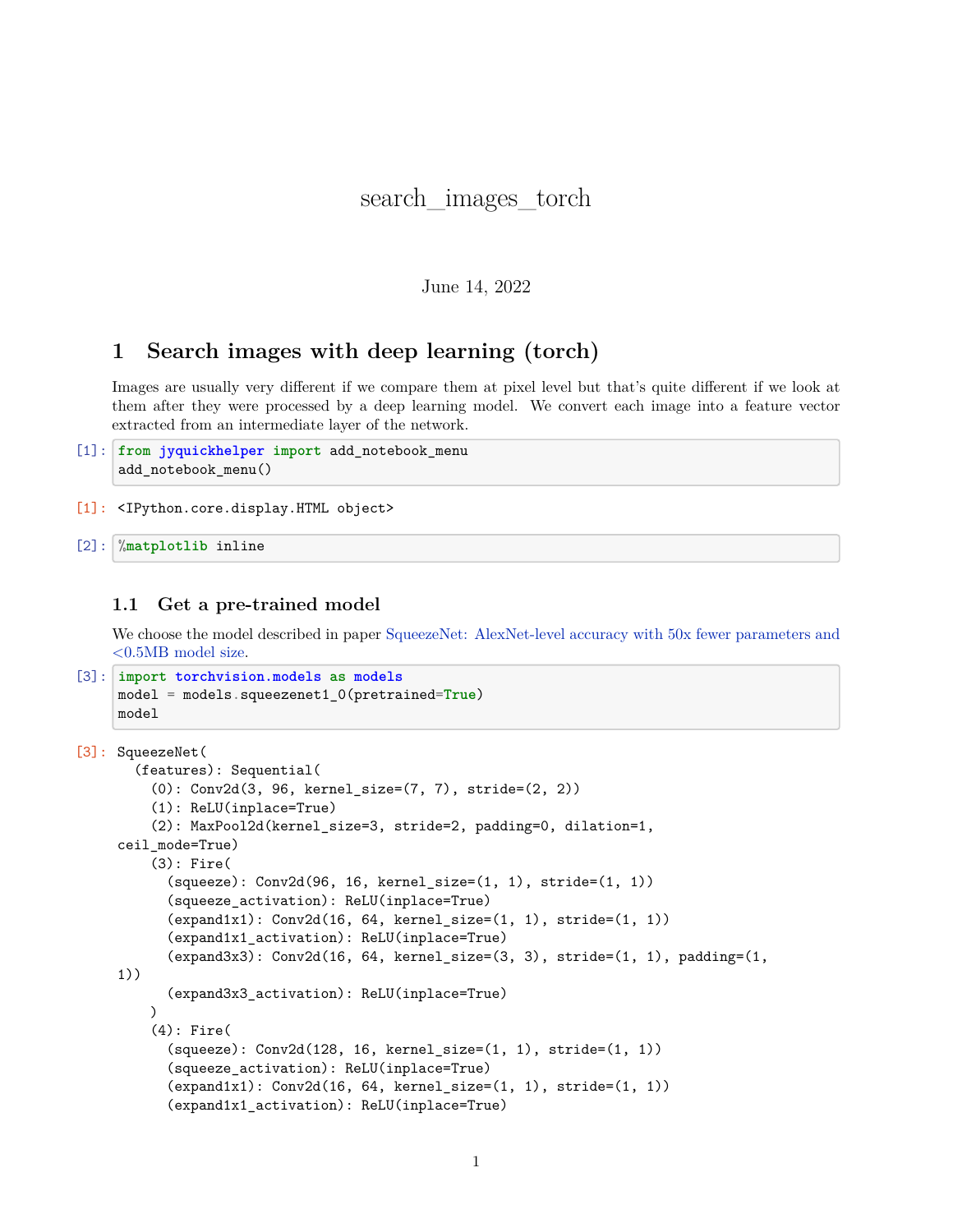```
(expand3x3): Conv2d(16, 64, kernal_size=(3, 3), stride=(1, 1), padding=(1, 1))1))
      (expand3x3_activation): ReLU(inplace=True)
    \lambda(5): Fire(
      (squeeze): Conv2d(128, 32, kernel_size=(1, 1), stride=(1, 1))
      (squeeze_activation): ReLU(inplace=True)
      (expand1x1): Conv2d(32, 128, kernel_size=(1, 1), stride=(1, 1))
      (expand1x1_activation): ReLU(inplace=True)
      (expand3x3): Conv2d(32, 128, kernel_size=(3, 3), stride=(1, 1),
padding=(1, 1))(expand3x3_activation): ReLU(inplace=True)
    \lambda(6): MaxPool2d(kernel_size=3, stride=2, padding=0, dilation=1,
ceil_mode=True)
    (7): Fire(
      (squeeze): Conv2d(256, 32, kernal size=(1, 1), stride=(1, 1))(squeeze_activation): ReLU(inplace=True)
      (expand1x1): Conv2d(32, 128, kernel_size=(1, 1), stride=(1, 1))
      (expand1x1_activation): ReLU(inplace=True)
      (expand3x3): Conv2d(32, 128, kernel_size=(3, 3), stride=(1, 1),
padding=(1, 1))(expand3x3_activation): ReLU(inplace=True)
    \lambda(8): Fire(
      (squeeze): Conv2d(256, 48, kernel_size=(1, 1), stride=(1, 1))
      (squeeze_activation): ReLU(inplace=True)
      (expand1x1): Conv2d(48, 192, kernel size=(1, 1), stride=(1, 1))(expand1x1_activation): ReLU(inplace=True)
      (expand3x3): Conv2d(48, 192, kernel_size=(3, 3), stride=(1, 1),
padding=(1, 1))(expand3x3_activation): ReLU(inplace=True)
    \lambda(9): Fire(
      (squeeze): Conv2d(384, 48, kernel_size=(1, 1), stride=(1, 1))
      (squeeze_activation): ReLU(inplace=True)
      (expand1x1): Conv2d(48, 192, kernel_size=(1, 1), stride=(1, 1))
      (expand1x1_activation): ReLU(inplace=True)
      (expand3x3): Conv2d(48, 192, kernel_size=(3, 3), stride=(1, 1),
padding=(1, 1))(expand3x3_activation): ReLU(inplace=True)
    \lambda(10): Fire(
      (squeeze): Conv2d(384, 64, kernel_size=(1, 1), stride=(1, 1))
      (squeeze_activation): ReLU(inplace=True)
      (expand1x1): Conv2d(64, 256, kernel_size=(1, 1), stride=(1, 1))
      (expand1x1_activation): ReLU(inplace=True)
      (expand3x3): Conv2d(64, 256, kernel_size=(3, 3), stride=(1, 1),
padding=(1, 1))(expand3x3_activation): ReLU(inplace=True)
    \lambda(11): MaxPool2d(kernel_size=3, stride=2, padding=0, dilation=1,
ceil_mode=True)
```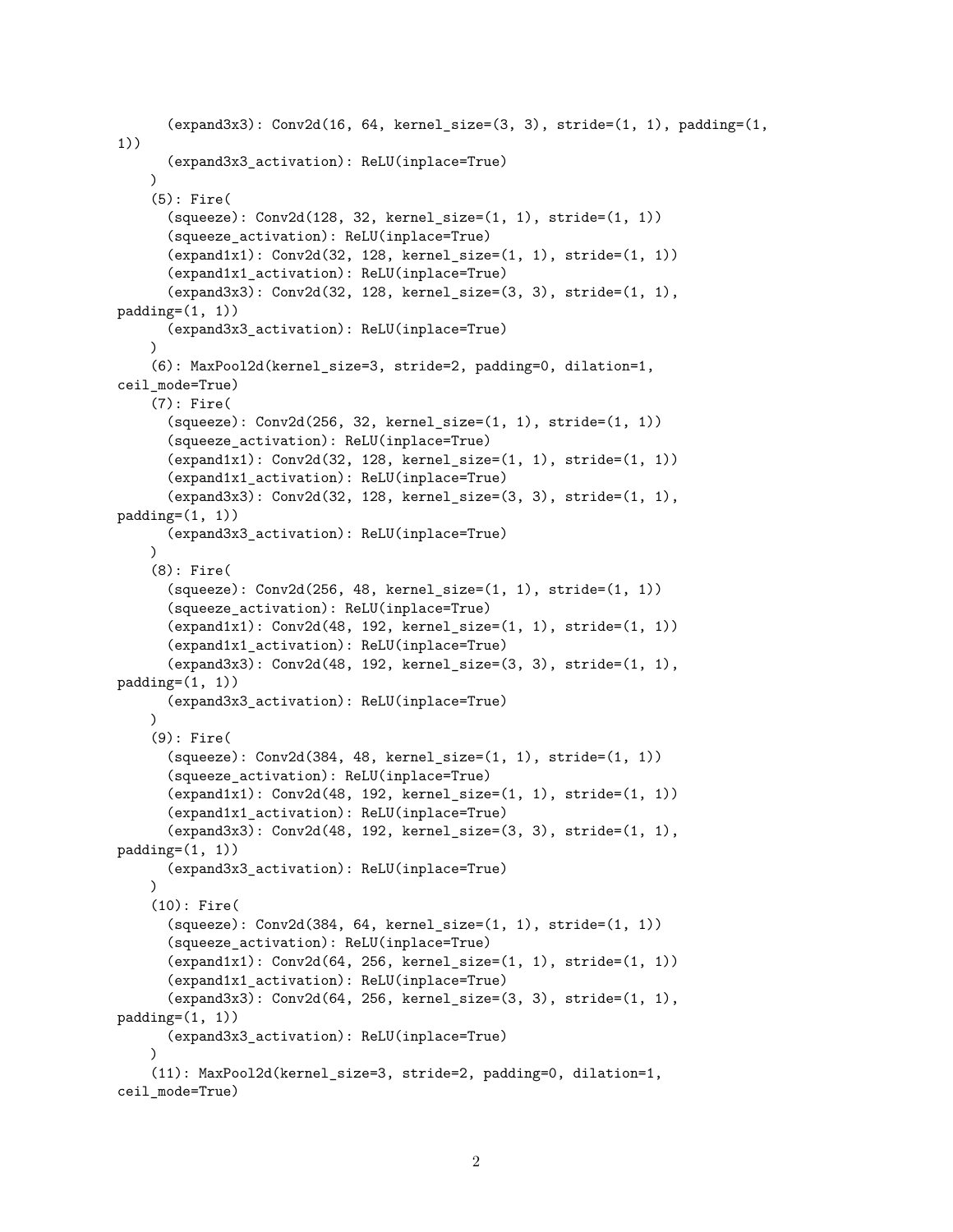```
(12): Fire(
      (squeeze): Conv2d(512, 64, kernel_size=(1, 1), stride=(1, 1))
      (squeeze_activation): ReLU(inplace=True)
      (expand1x1): Conv2d(64, 256, kernel_size=(1, 1), stride=(1, 1))
      (expand1x1_activation): ReLU(inplace=True)
      (expand3x3): Conv2d(64, 256, kernel_size=(3, 3), stride=(1, 1),
padding=(1, 1))
      (expand3x3_activation): ReLU(inplace=True)
    \lambda)
  (classifier): Sequential(
    (0): Dropout(p=0.5, inplace=False)
    (1): Conv2d(512, 1000, kernel_size=(1, 1), stride=(1, 1))
    (2): ReLU(inplace=True)
    (3): AdaptiveAvgPool2d(output_size=(1, 1))
  )
\lambda
```
The model is stored here:

```
[4]: import os
     path = os.path.join(os.environ.get('USERPROFILE', os.environ.get('HOME', '.')),
                         ".cache", "torch", "checkpoints")
     if os.path.exists(path):
         res = os.listdir(path)
     else:
         res = ['not found', path]
     res
```
### $[4]$ : ['squeezenet1 0-a815701f.pth', 'squeezenet1 1-f364aa15.pth']

[pytorch'](https://pytorch.org/)s design relies on two methods *forward* and *backward* which implement the propagation and backpropagation of the gradient, the structure is not known and could even be dyanmic. That's why it is difficult to define a number of layers.

```
[5]: len(model.features), len(model.classifier)
```

```
[5]: (13, 4)
```
### **1.2 Images**

We collect images from [pixabay](https://pixabay.com/).

### **1.2.1 Raw images**

```
[6]: from pyquickhelper.filehelper import unzip_files
     if not os.path.exists('simages/category'):
         os.makedirs('simages/category')
     files = unzip_files("data/dog-cat-pixabay.zip", where_to="simages/category")
     len(files), files[0]
```
[6]: (31, 'simages/category\\cat-1151519\_\_480.jpg')

```
[7]: from mlinsights.plotting import plot_gallery_images
     plot_gallery_images(files[:2]);
```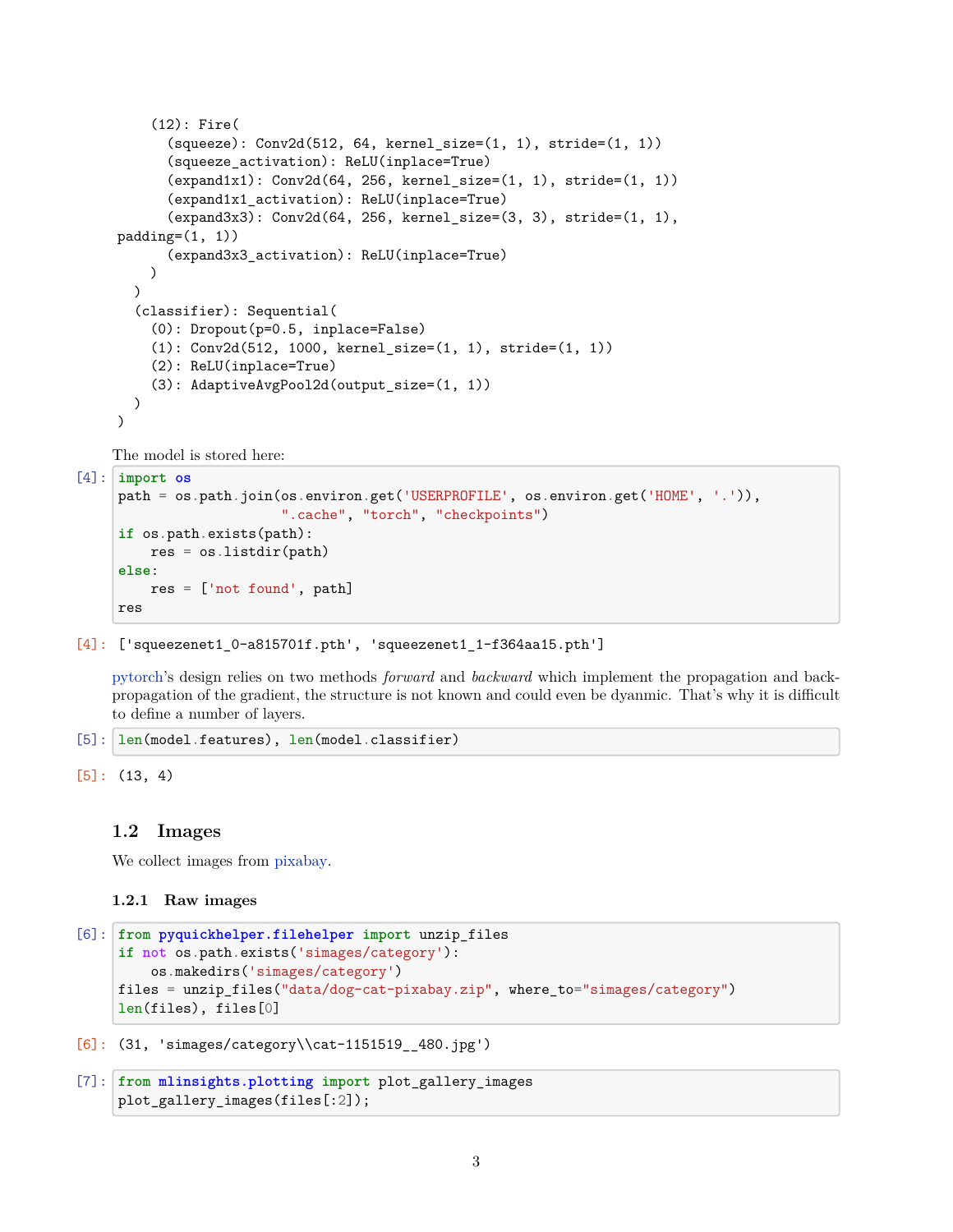

```
[8]: from torchvision import datasets, transforms
     trans = transforms.Compose([transforms.Resize((224, 224)), # essayer avec 224 seulement
                                 transforms.CenterCrop(224),
                                 transforms.ToTensor()])
     imgs = datasets.ImageFolder("simages", trans)
     imgs
```

```
[8]: Dataset ImageFolder
         Number of datapoints: 31
         Root location: simages
         StandardTransform
     Transform: Compose(
                     Resize(size=(224, 224), interpolation=PIL.Image.BILINEAR)
                     CenterCrop(size=(224, 224))
                     ToTensor()
                 \mathcal{L}
```

```
[9]: from torch.utils.data import DataLoader
     dataloader = DataLoader(imgs, batch_size=1, shuffle=False, num_workers=1)
     dataloader
```
[9]: <torch.utils.data.dataloader.DataLoader at 0x2c6e4120cc0>

```
[10]: img_seq = iter(dataloader)
      img, cl = next(img\_seq)
```

```
[11]: type(img), type(cl)
```

```
[11]: (torch.Tensor, torch.Tensor)
```

```
[12]: \arctan x = \text{img.numpy}() . \text{transpose}((2, 3, 1, 0))array.shape
```

```
[12]: (224, 224, 3, 1)
```

```
[13]: import matplotlib.pyplot as plt
      plt.imshow(array[:,:,:,0])
      plt.axis('off');
```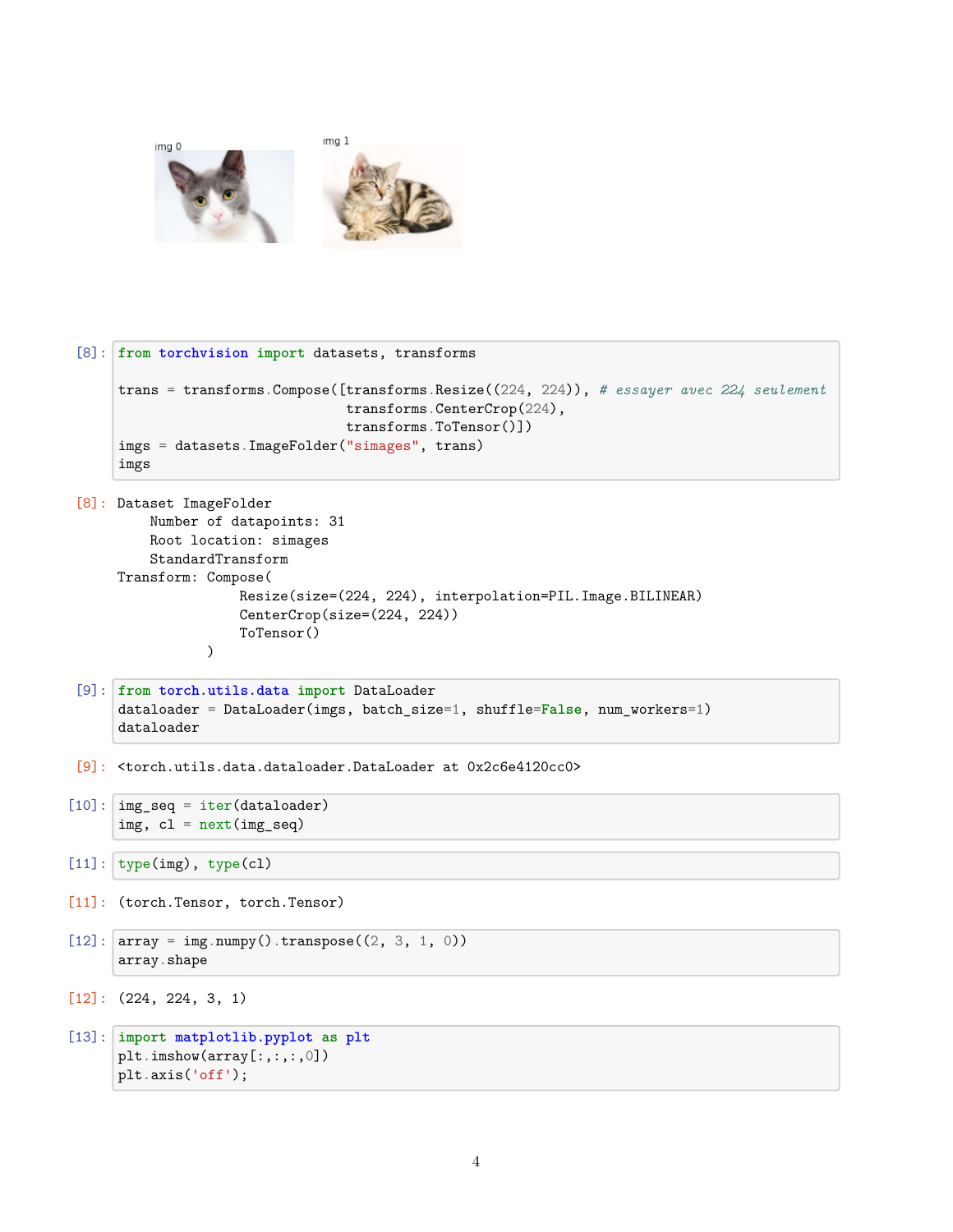

 $[14]: \overline{\text{img, cl}} = \text{next}(\text{img\_seq})$  $array = img.numpy().transpose((2, 3, 1, 0))$ plt.imshow(array[:,:,:,0]) plt.axis('off');



[torch](https://pytorch.org/) implements optimized function to load and process images.

[15]: trans = transforms.Compose([transforms.Resize((224, 224)), *# essayer avec 224 seulement* transforms.RandomRotation((-10, 10), expand=**True**),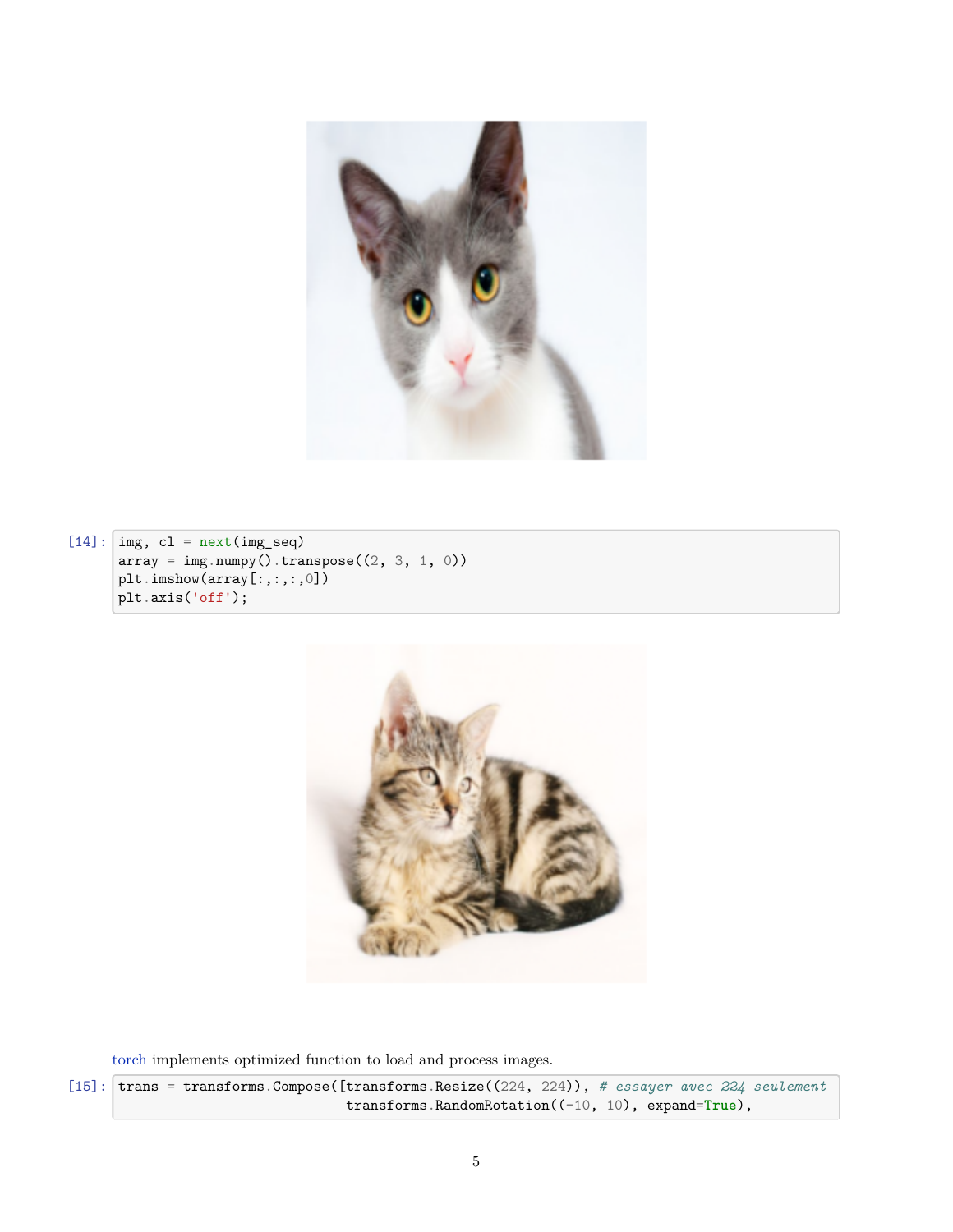```
transforms.CenterCrop(224),
                            transforms.ToTensor(),
                           ])
imgs = datasets.ImageFolder("simages", trans)
dataloader = DataLoader(imgs, batch_size=1, shuffle=True, num_workers=1)
img\_seq = iter(dataloader)imgs = list(img[0] for i, img in zip(range(2), img_seq))
```
[16]: plot\_gallery\_images([img.numpy().transpose((2, 3, 1, 0))[:,:,:,0] **for** img **in** imgs]);



We can multiply the data by implementing a custom [sampler](https://github.com/keras-team/keras/issues/7359) or just concatenate loaders.

```
[17]: from torch.utils.data import ConcatDataset
      trans1 = transforms.Compose([transforms.Resize((224, 224)), # essayer avec 224_{11}↪seulement
                                   transforms.RandomRotation((-10, 10), expand=True),
                                   transforms.CenterCrop(224),
                                   transforms.ToTensor()])
      trans2 = transforms.Compose([transforms.Resize((224, 224)), # essayer avec 224␣
       ↪seulement
                                   transforms.Grayscale(num_output_channels=3),
                                   transforms.CenterCrop(224),
                                   transforms.ToTensor()])
      imgs1 = datasets.ImageFolder("simages", trans1)
      imgs2 = datasets.ImageFolder("simages", trans2)
      dataloader = DataLoader(ConcatDataset([imgs1, imgs2]), batch_size=1,
                              shuffle=True, num_workers=1)
      img seq = iter(dataloader)imgs = list(img[0] for i, img in zip(range(10), img_seq))
```
[18]: plot\_gallery\_images([img.numpy().transpose((2, 3, 1, 0))[:,:,:,0] **for** img **in** imgs]);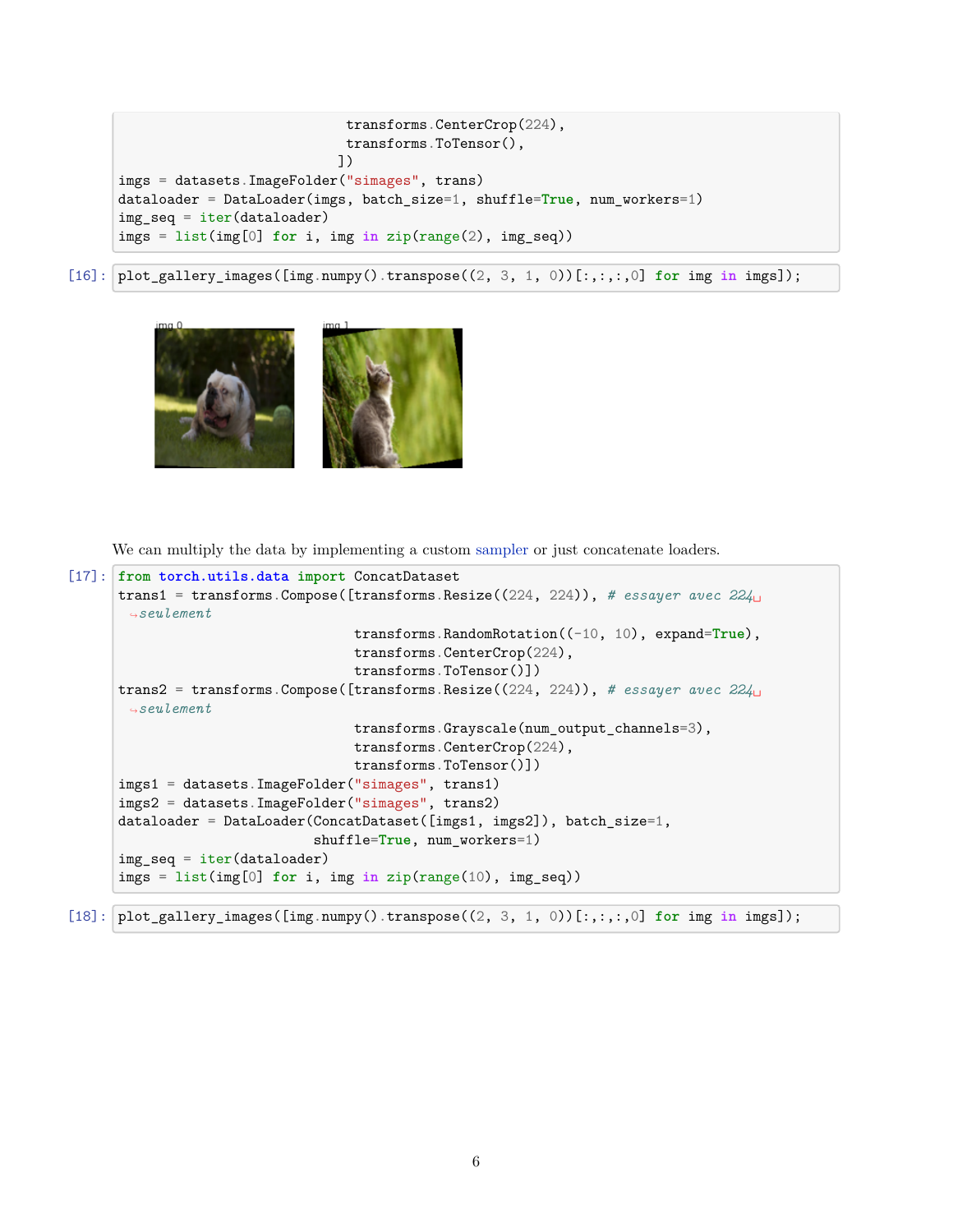

Which leaves 52 images to process out of  $61 = 31*2$  (the folder contains 31 images).

 $[19]$ :  $len(list(img\_seq))$ 

#### [19]: 52

## **1.3 Search among images**

We use the class SearchEnginePredictionImages.

#### **1.3.1 The idea of the search engine**

The deep network is able to classify images coming from a competition called [ImageNet](http://image-net.org/) which was trained to classify different images. But still, the network has 88 layers which slightly transform the images into classification results. We assume the last layers contains information which allows the network to classify into objects: it is less related to the images than the content of it. In particular, we would like that an image with a daark background does not necessarily return images with a dark background.

We reshape an image into *(224x224)* which is the size the network ingests. We propagate the inputs until the layer just before the last one. Its output will be considered as the *featurized image*. We do that for a specific set of images called the *neighbors*. When a new image comes up, we apply the same process and find the closest images among the set of neighbors.

```
[20]: import torchvision.models as models
      model = models.squeezenet1_0(pretrained=True)
```
The model outputs the probability for each class.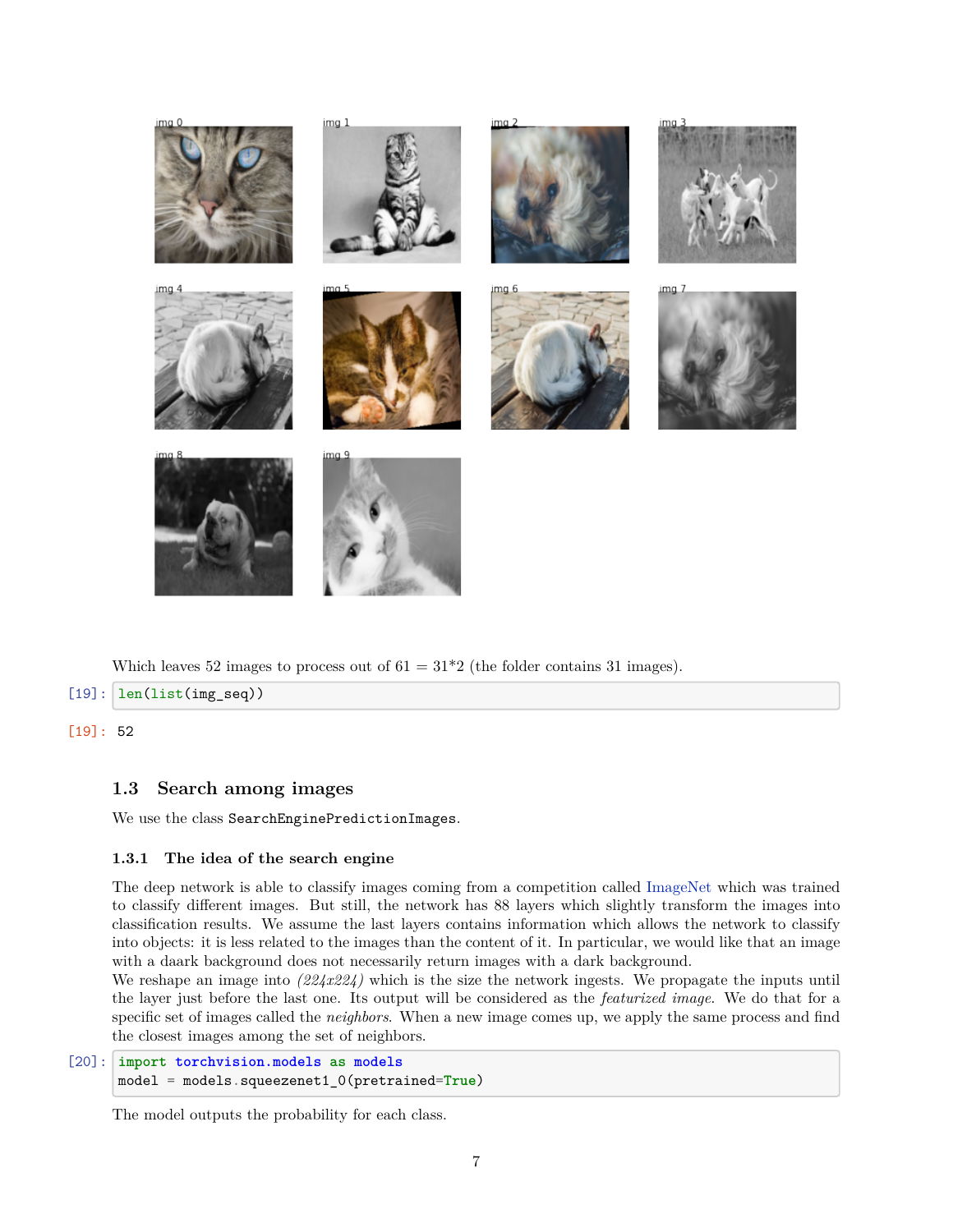- $[21]:$   $res = model.format(ings[1])$ res.shape
- [21]: torch.Size([1, 1000])
- $[22]$ :  $res.detach() . \text{numpy() . } \text{ravel()}[:10]$
- $[22]$ : array( $[5.7371173, 5.61982, 4.685445, 5.816555, 5.151505, 5.1619806,$ 3.1080377, 4.0115213, 4.023687 , 2.8594074], dtype=float32)

```
[23]: fig, ax = plt.subplots(1, 2, figsize=(12,3))
      ax[0].plot(res.detach() .numpy().ravel(), '.')ax<sup>[0]</sup>.set title("Output of SqueezeNet")
      ax[1].imshow(ings[1].numpy().transpose((2, 3, 1, 0))[:, :, :, 0])ax[1].axis('off');
```




We have features for one image. We build the neighbors, the output for each image in the training datasets.

```
[24]: trans = transforms.Compose([transforms. Resize((224, 224)),transforms.CenterCrop(224),
                                  transforms.ToTensor()])
      imgs = datasets.ImageFolder("simages", trans)
      dataloader = DataLoader(imgs, batch_size=1, shuffle=False, num_workers=1)
      img\_seq = iter(dataloader)imgs = list(img[0] for img in img_seq)
```
[25]: all\_outputs = [model.forward(img).detach().numpy().ravel() **for** img **in** imgs]

```
[26]: from sklearn.neighbors import NearestNeighbors
      knn = NearestNeighbors()
      knn.fit(all_outputs)
```

```
[26]: NearestNeighbors()
```
We extract the neighbors for a new image.

```
[27]: one_output = model.forward(imgs[5]).detach().numpy().ravel()
```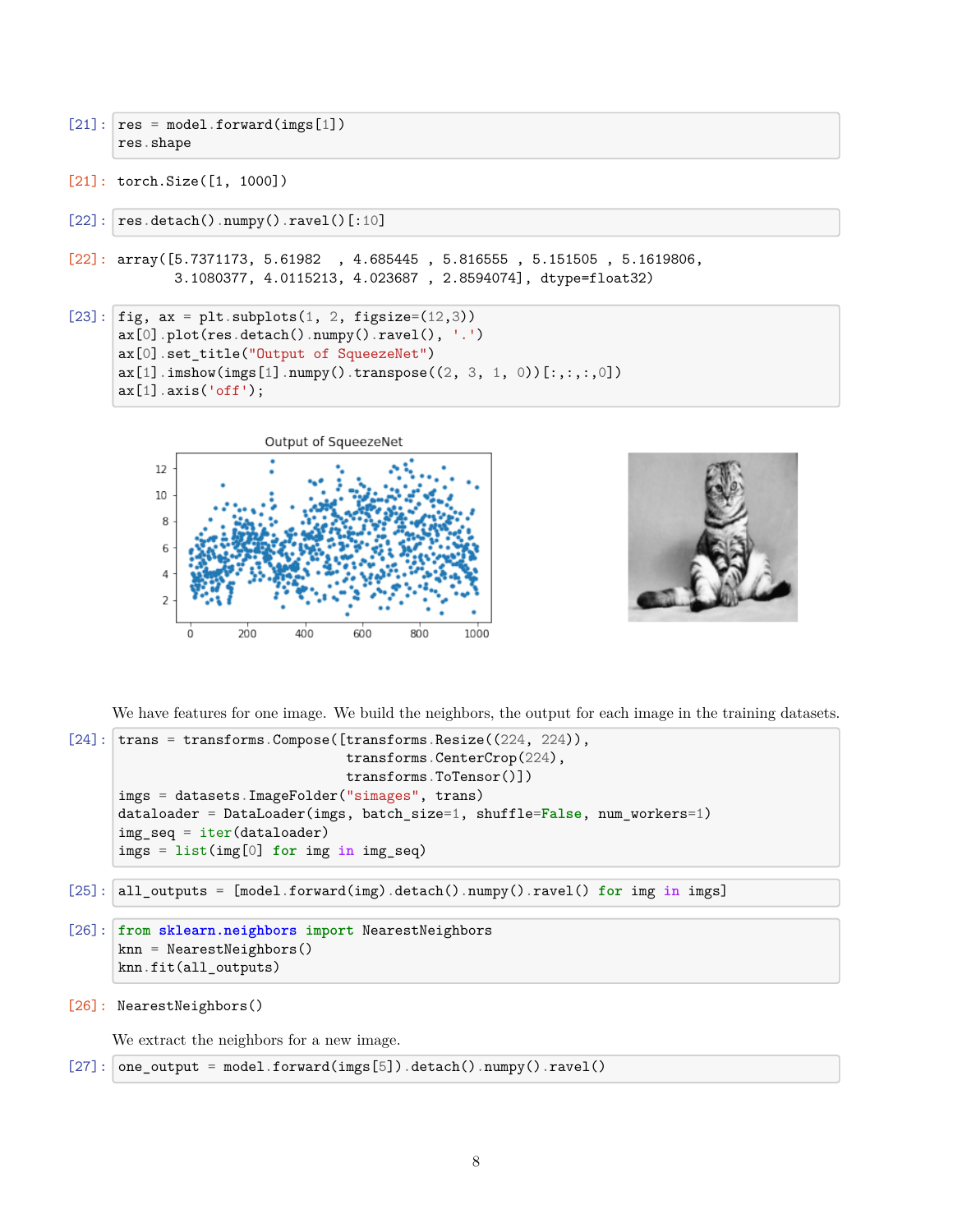```
[28]: score, index = knn.kneighbors([one_output])
      score, index
```

```
[28]: (array([[24.470465, 59.278355, 69.84957, 71.872154, 77.75205]],
            dtype=float32),
      array([[ 5, 1, 0, 9, 28]], dtype=int64))
```
We need to retrieve images for indexes stored in *index*.

```
[29]: import os
      names = os.listdir("simages/category")
      names = [os.path.join("simages/category", n) for n in names]
      disp = [names[5]] + [names[i] for i in index.ravel()]
      disp
```

```
[29]: ['simages/category\\cat-2603300__480.jpg',
       'simages/category\\cat-2603300__480.jpg',
       'simages/category\\cat-1192026__480.jpg',
       'simages/category\\cat-1151519__480.jpg',
       'simages/category\\cat-2922832__480.jpg',
       'simages/category\\shotlanskogo-2934720__480.jpg']
```
We check the first one is exactly the same as the searched image.

```
[30]: plot_gallery_images(disp);
```


It is possible to access intermediate layers output however it means rewriting the method forward to capture it: [Accessing intermediate layers of a pretrained network forward?](https://discuss.pytorch.org/t/accessing-intermediate-layers-of-a-pretrained-network-forward/12113/2).

# **1.4 Going further**

The original neural network has not been changed and was chosen to be small (88 layers). Other options are available for better performances. The imported model can be also be trained on a classification problem if there is such information to leverage. Even if the model was trained on millions of images, a couple of